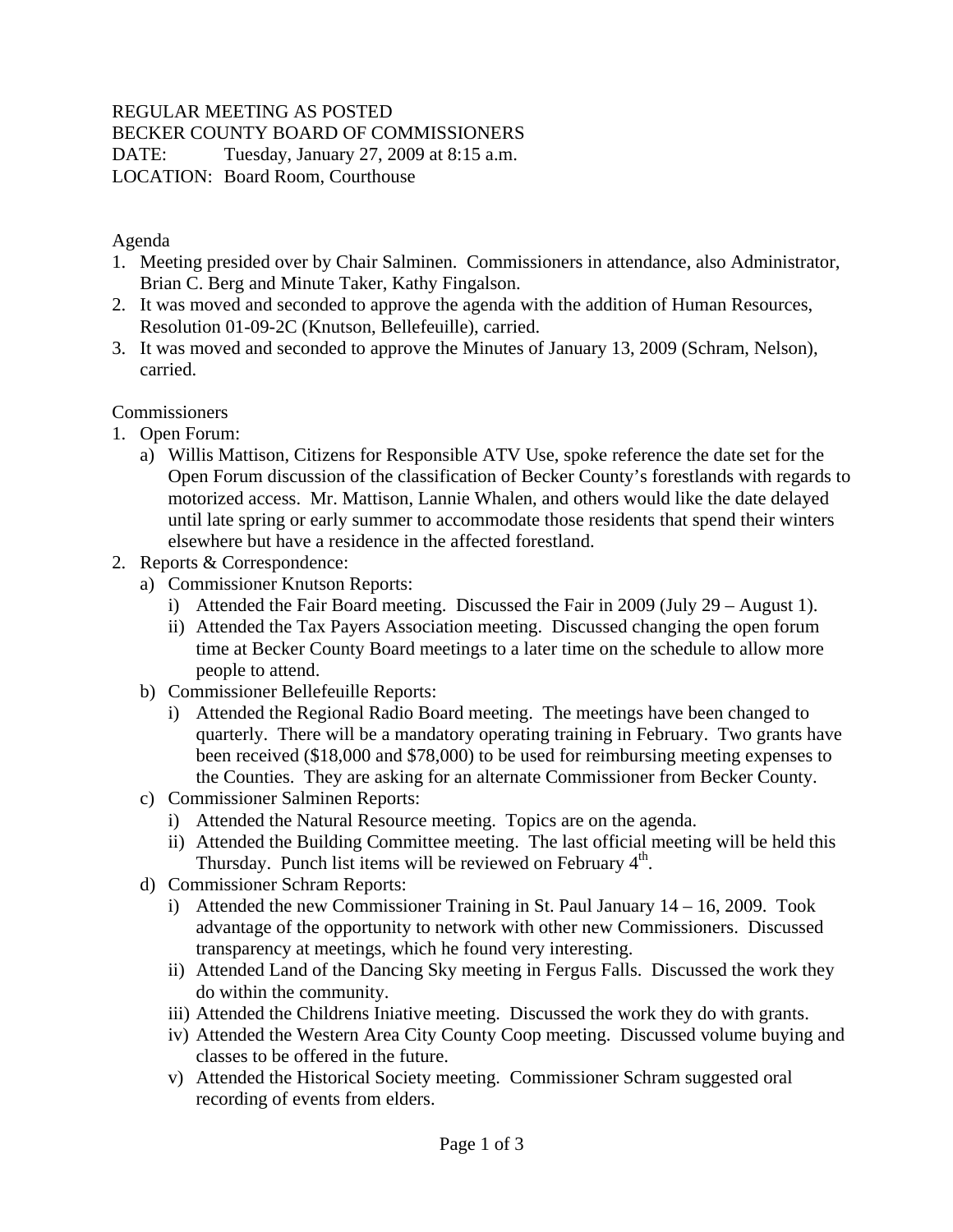- vi) Commissioner Schram expressed his thanks to everyone for their help as he begins his duties as a Commissioner.
- e) Commissioner Nelson Reports:
	- i) Attended the Soil & Water Committee meeting. Discussed workshops, the change from eleven districts to eight, the tourism industry in Minnesota, and the new State environmental tax and how to distribute funds.
	- ii) Attended Lake Agassiz Regional Library meeting. Discussed library usage, wages, and the consequences of Clearwater County's non-payment of maintenance of effort. Commissioner Nelson has been asked to serve on the LARL Executive Board.
- 3. Discussed the maintenance of effort and the recent communications with Representative Paul Marquart and Senator Rod Skoe as the Minnesota legislature will be reviewing a vote for repeal.
- 4. Appointments:
	- a) It was moved and seconded to approve the appointment of Barry Nelson as the alternate Commissioner on the Regional Radio Board along with attendance at the April meeting with Commissioner Bellefeuille (Knutson, Salminen), carried.
	- b) It was moved to approve the Commissioner Committee List for 2009 by Commissioner Bellefeuille. After discussion the motion was withdrawn as there were no changes.

#### Human Resources

1. It was moved and seconded to approve Resolution 01-09-2C modifying the Personnel Policy Manual for family medical leave (Schram, Nelson), carried.

Auditor-Treasurer

1. There were no licenses or permits.

Finance Committee Minutes

- 1. It was moved and seconded to approve the Claims with the addition of the 90 day claims from James Shoemaker, Rivera Law Office and Zack, Jones & Magnus due to delay of invoice delivery and Marco due to discovery pertaining to sales tax (Nelson, Bellefeuille), carried.
- 2. It was recommended by the Finance Committee to approve Sheriff's purchase of a squad car camera and the extension of the food contract with A'Viands LLC. It was recommended to wait until after the February  $10<sup>th</sup>$  planning session to consider the replacement of a full time vacancy in a correction officer position.
- 3. It was moved to approve the Auditor-Treasurer's request for increased compensation from the State of Minnesota for providing Department of Motor Vehicle services, Resolution 01-09-2B by Commissioner Bellefeuille. The motion died with no second.
- 4. Discussed a summary of the depositories and brokers utilized by Becker County.
- 5. It was moved and seconded to approve the re-keying of seven locking file cabinets for the Probation department if found in house or to purchase the cabinets up to an amount of \$1,300 (Nelson, Bellefeuille), carried.
- 6. It was moved and seconded to approve the Bob Bristlin & Son change order #009 in the amount of \$10,673 (Nelson, Schram), carried.
- 7. It was moved and seconded to approve the Minnesota Heartland Tourism Association membership for 2009 in the amount of \$250 (Nelson, Knutson), carried.
- 8. It was moved and seconded to approve the Auditor-Treasurer's request for increased compensation from the State of Minnesota for providing Department of Motor Vehicle services, Resolution 01-09-2B (Nelson, Bellefeuille), carried.